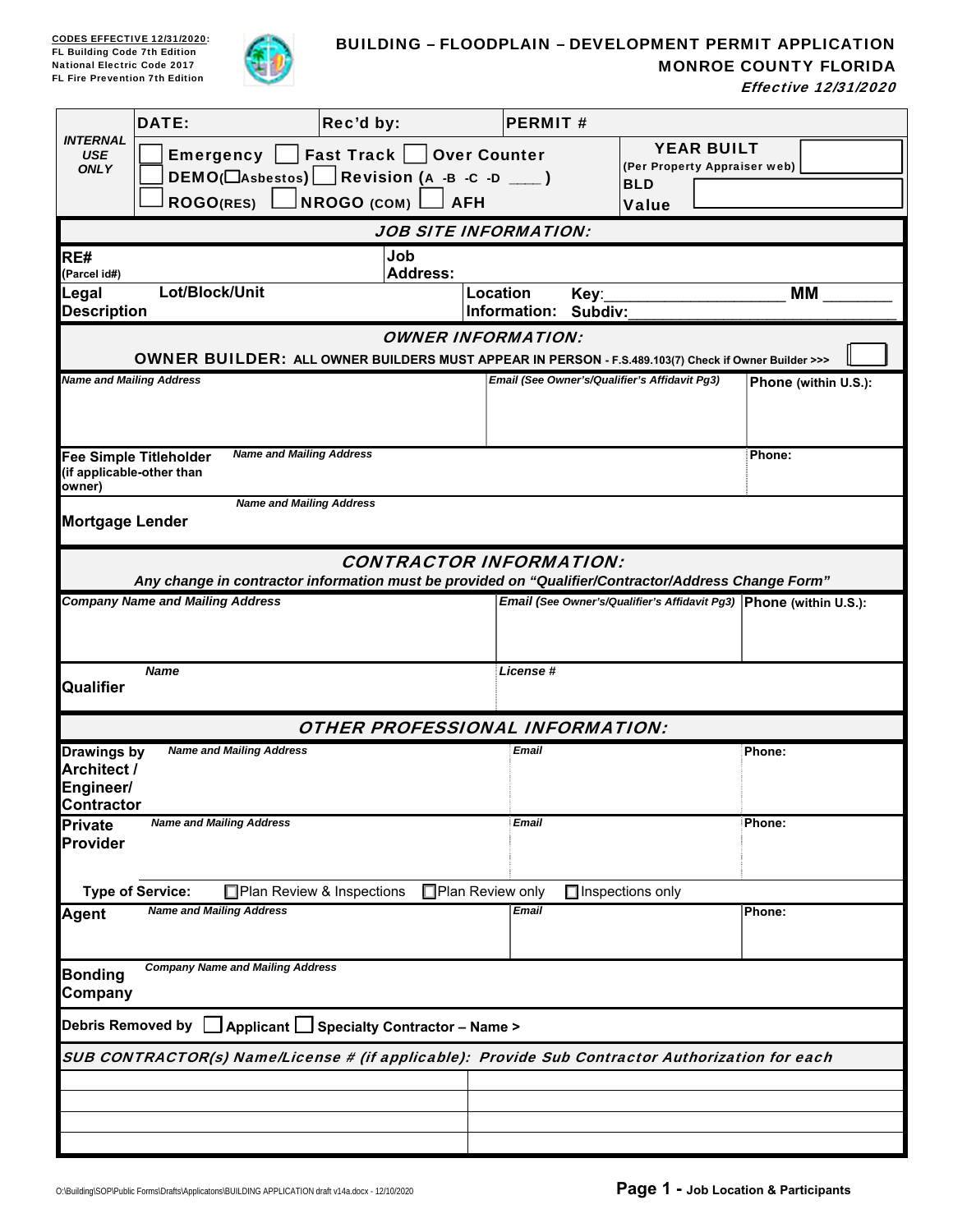Effective 12/31/2020

| <b>JOB COST INFORMATION AND ACKNOWLEDGMENT</b><br><b>REQUIRED</b>                                                                                                            |                                                  |
|------------------------------------------------------------------------------------------------------------------------------------------------------------------------------|--------------------------------------------------|
| Do Not Include ATF cost. Complete Page 7 - ATF to itemize cost.                                                                                                              | <b>Check if PAGE 7 Completed.</b>                |
| Is contract included in submittal: $\vert \ \vert$ Yes<br><b>No</b>                                                                                                          |                                                  |
| <b>CONTRACTOR</b><br>\$<br><b>COST</b><br><b>FOR WORK:</b>                                                                                                                   | <b>ESTIMATED</b><br>Sq Ft<br><b>TOTAL SQ FT:</b> |
| Fees will be computed based upon the submitted, legitimate contract price or ICC/ Construction Costs Valuation manuals, per<br><b>Monroe County Building Fee Resolution.</b> |                                                  |
| <b>ACKNOWLEDGMENT</b>                                                                                                                                                        |                                                  |
|                                                                                                                                                                              |                                                  |
|                                                                                                                                                                              |                                                  |
|                                                                                                                                                                              |                                                  |
| or as Owner Builder acting as Contractor pursuant to F.S. 489.103(7)                                                                                                         |                                                  |
| to complete the work described in this application for \$                                                                                                                    |                                                  |
| I attest that this is the entire amount I have contracted for work included in this application and that                                                                     |                                                  |
| there are no implied contract terms or third-party agreements which do, or may, change this amount.                                                                          |                                                  |
| <b>Owner Signature</b>                                                                                                                                                       | <b>Date</b>                                      |
| <b>NOTARY</b>                                                                                                                                                                |                                                  |
|                                                                                                                                                                              | COUNTY OF <b>Example 2018</b>                    |
| The foregoing instrument was acknowledge before me by means of $\Box$ physical presence or $\Box$ online notarization,                                                       |                                                  |
|                                                                                                                                                                              |                                                  |
| □ Personally Known OR □ Produced Identification - Type of Identification Produced: ____________________________                                                              |                                                  |
|                                                                                                                                                                              |                                                  |
|                                                                                                                                                                              |                                                  |
|                                                                                                                                                                              |                                                  |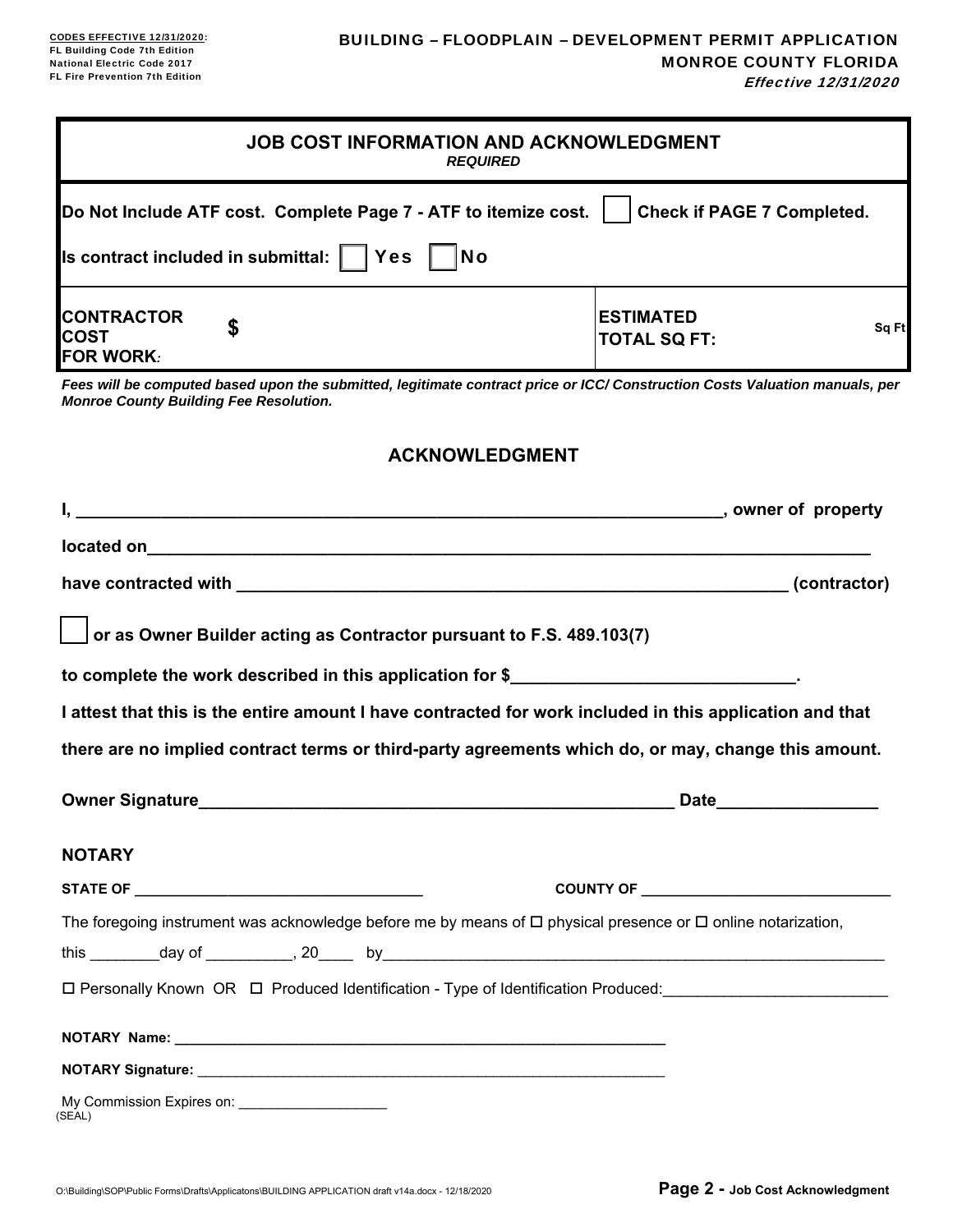### BUILDING – FLOODPLAIN – DEVELOPMENT PERMIT APPLICATION MONROE COUNTY FLORIDA Effective 12/31/2020

|                                                                                                                                                                                                                                   |                                                                                              |                                                                      | <b>REQUIRED - SUBMITTED WITH APPLICATION:</b>                                                                                                                                                                                                                                                                                                                                                                                                                                                                                                                                                                                                                  |                                |  |  |  |
|-----------------------------------------------------------------------------------------------------------------------------------------------------------------------------------------------------------------------------------|----------------------------------------------------------------------------------------------|----------------------------------------------------------------------|----------------------------------------------------------------------------------------------------------------------------------------------------------------------------------------------------------------------------------------------------------------------------------------------------------------------------------------------------------------------------------------------------------------------------------------------------------------------------------------------------------------------------------------------------------------------------------------------------------------------------------------------------------------|--------------------------------|--|--|--|
| TWO (2) SETS of PLANS *                                                                                                                                                                                                           |                                                                                              |                                                                      | Environmental/Planning (Page 6)                                                                                                                                                                                                                                                                                                                                                                                                                                                                                                                                                                                                                                |                                |  |  |  |
|                                                                                                                                                                                                                                   |                                                                                              |                                                                      | ATF (Page 7)                                                                                                                                                                                                                                                                                                                                                                                                                                                                                                                                                                                                                                                   |                                |  |  |  |
|                                                                                                                                                                                                                                   |                                                                                              |                                                                      | Residential Site Plan Checklist (Pages 8-1,8-2)                                                                                                                                                                                                                                                                                                                                                                                                                                                                                                                                                                                                                |                                |  |  |  |
| All plans prepared shall have the preparer's signature, printed name, date, and phone number printed on them.<br>Acceptable preparers: architects, engineers, qualifier for contractor business or owner if owner builder permit. |                                                                                              |                                                                      |                                                                                                                                                                                                                                                                                                                                                                                                                                                                                                                                                                                                                                                                |                                |  |  |  |
|                                                                                                                                                                                                                                   |                                                                                              | <b>JOB DETAILS :)</b>                                                |                                                                                                                                                                                                                                                                                                                                                                                                                                                                                                                                                                                                                                                                |                                |  |  |  |
|                                                                                                                                                                                                                                   |                                                                                              |                                                                      | <b>REQUIRED - JOB DETAIL GENERAL PERMIT CONDITIONS:</b>                                                                                                                                                                                                                                                                                                                                                                                                                                                                                                                                                                                                        |                                |  |  |  |
|                                                                                                                                                                                                                                   | <b>CHANGE IN</b>                                                                             | <b>LOCATION ON</b>                                                   | <b>WILL NEW GROUND BE</b>                                                                                                                                                                                                                                                                                                                                                                                                                                                                                                                                                                                                                                      | <b>CONSTRUCTION:</b>           |  |  |  |
| TYPE:                                                                                                                                                                                                                             | <b>OCCUPANCY/USE:</b>                                                                        | <b>PROPERTY:</b>                                                     | <b>DISTURBED W/ DEVELOPMENT?</b>                                                                                                                                                                                                                                                                                                                                                                                                                                                                                                                                                                                                                               |                                |  |  |  |
| Residential/Duplex                                                                                                                                                                                                                | Yes<br><b>No</b>                                                                             | $\Box$ Interior                                                      | (Change in footprint):                                                                                                                                                                                                                                                                                                                                                                                                                                                                                                                                                                                                                                         | $\Box$ New                     |  |  |  |
| Commercial / MultiFam                                                                                                                                                                                                             |                                                                                              | $\Box$ Exterior $\Box$ BOTH                                          | Yes<br>No                                                                                                                                                                                                                                                                                                                                                                                                                                                                                                                                                                                                                                                      | Repair/Renov.                  |  |  |  |
|                                                                                                                                                                                                                                   |                                                                                              |                                                                      | JOB DETAIL REQUIRED - SUBs - WORK ACKNOWLEDGMENT:                                                                                                                                                                                                                                                                                                                                                                                                                                                                                                                                                                                                              |                                |  |  |  |
|                                                                                                                                                                                                                                   |                                                                                              |                                                                      | Note: Sub disciplines not indicated here, that are later determined by examination of plans to be evident on the job, will be charged.                                                                                                                                                                                                                                                                                                                                                                                                                                                                                                                         |                                |  |  |  |
| ELECTRIC: No Pres                                                                                                                                                                                                                 | $MECH/FUEL/GAS:$ No $Yes$                                                                    |                                                                      | Elevator: <b>P</b> Yes                                                                                                                                                                                                                                                                                                                                                                                                                                                                                                                                                                                                                                         | PLUMBING: No Ves               |  |  |  |
|                                                                                                                                                                                                                                   |                                                                                              |                                                                      | JOB DETAIL REQUIRED - SPECPECIFIC PERMIT JOB DETAILS - CHECK ALL THAT APPLY:                                                                                                                                                                                                                                                                                                                                                                                                                                                                                                                                                                                   |                                |  |  |  |
|                                                                                                                                                                                                                                   | <b>SAME LOCATION</b>                                                                         | <b>Condenser Only</b>                                                | <b>TONNAGE:</b>                                                                                                                                                                                                                                                                                                                                                                                                                                                                                                                                                                                                                                                | <b>SEER:</b>                   |  |  |  |
| A/C<br><b>REPLACEMENT:</b>                                                                                                                                                                                                        | (inside footprint):                                                                          | <b>Package Unit</b><br>Air Handler & Condenser                       | <b>Current:</b>                                                                                                                                                                                                                                                                                                                                                                                                                                                                                                                                                                                                                                                | <b>Current:</b>                |  |  |  |
|                                                                                                                                                                                                                                   | <b>YES LINO</b>                                                                              | (Calcs required)                                                     | Proposed: __                                                                                                                                                                                                                                                                                                                                                                                                                                                                                                                                                                                                                                                   | Proposed:                      |  |  |  |
|                                                                                                                                                                                                                                   | <b>Associated with SEWER LATERAL TIE IN:</b>                                                 |                                                                      | <b>Lift Station</b><br><b>Grinder Pump</b>                                                                                                                                                                                                                                                                                                                                                                                                                                                                                                                                                                                                                     |                                |  |  |  |
| <b>ELECTRIC</b>                                                                                                                                                                                                                   | <b>DOCK or SHORELINE Lighting</b>                                                            |                                                                      |                                                                                                                                                                                                                                                                                                                                                                                                                                                                                                                                                                                                                                                                |                                |  |  |  |
|                                                                                                                                                                                                                                   | <b>OUTDOOR LIGHTING</b>                                                                      |                                                                      |                                                                                                                                                                                                                                                                                                                                                                                                                                                                                                                                                                                                                                                                |                                |  |  |  |
| <b>DEMO</b>                                                                                                                                                                                                                       | <b>Full / All of Structure</b>                                                               | Partial (Detail Below)                                               |                                                                                                                                                                                                                                                                                                                                                                                                                                                                                                                                                                                                                                                                |                                |  |  |  |
| <b>FENCE</b>                                                                                                                                                                                                                      | <b>LOCATION: Under House</b><br><b>YES</b><br><b>NO</b>                                      | <b>FENCE TYPE:</b><br>Concrete                                       | <b>With Electric</b>                                                                                                                                                                                                                                                                                                                                                                                                                                                                                                                                                                                                                                           | Chain/Iron/Wood/PVC            |  |  |  |
| <b>MODULAR</b><br><b>HOME</b>                                                                                                                                                                                                     | Roofing<br><b>Flooring/Flr Covering</b><br><b>Mechanical/AC</b><br><b>Fixtures Equipment</b> | <b>Sidina</b><br><b>Plumbing/Fixtures</b><br><b>Kitchen Cabinets</b> | YES: This DBPR modular will come complete from the factory with the exception of any required structural<br>site built items/connections, i.e. foundation, stairs. Structural items will be included in plans<br>NO: This DBPR modular home will NOT come complete and the following items will be completed/installed<br>and inspected on site. The plans submitted for this construction will properly note all on-site completed/installed<br>items in the Building Site Installation Requirements section on the plans. Please select all that apply:<br><b>Windows</b><br><b>Electrical/Fixtures</b><br><b>OTHER - Detail in JOB DETAIL Section Below</b> | <b>Doors</b><br><b>Porches</b> |  |  |  |
| <b>PLUMBING SEWER</b>                                                                                                                                                                                                             | <b>Grinder Pump</b>                                                                          | <b>Lift Station</b>                                                  | <b>Residential / Duplex/MH</b>                                                                                                                                                                                                                                                                                                                                                                                                                                                                                                                                                                                                                                 |                                |  |  |  |
| LATERAL TIE IN:                                                                                                                                                                                                                   | Gravity                                                                                      |                                                                      | <b>Commercial / MultiFam</b>                                                                                                                                                                                                                                                                                                                                                                                                                                                                                                                                                                                                                                   |                                |  |  |  |
| <b>RECONNECT/SAFETY</b><br><b>ELECTRICAL</b>                                                                                                                                                                                      | <b>YES</b>                                                                                   |                                                                      |                                                                                                                                                                                                                                                                                                                                                                                                                                                                                                                                                                                                                                                                |                                |  |  |  |
| <b>ROOF</b>                                                                                                                                                                                                                       | <b>Re-Roof</b><br>New                                                                        | <b>Re-Cover</b>                                                      |                                                                                                                                                                                                                                                                                                                                                                                                                                                                                                                                                                                                                                                                |                                |  |  |  |
| <b>SIGN</b>                                                                                                                                                                                                                       | Change of Face / Copy Only                                                                   |                                                                      | <b>Construction Change</b>                                                                                                                                                                                                                                                                                                                                                                                                                                                                                                                                                                                                                                     |                                |  |  |  |
| <b>SOLAR UNIT</b>                                                                                                                                                                                                                 | <b>Photo-voltaic</b>                                                                         |                                                                      |                                                                                                                                                                                                                                                                                                                                                                                                                                                                                                                                                                                                                                                                |                                |  |  |  |
| <b>SPA</b>                                                                                                                                                                                                                        | <b>Portable</b><br>Inside footprint                                                          |                                                                      |                                                                                                                                                                                                                                                                                                                                                                                                                                                                                                                                                                                                                                                                |                                |  |  |  |
| <b>STRUCTURE</b>                                                                                                                                                                                                                  | $1 - 2$ story wood frame house over a crawl space                                            |                                                                      | Raising a slab-on-grade with slab intact                                                                                                                                                                                                                                                                                                                                                                                                                                                                                                                                                                                                                       |                                |  |  |  |
| <b>ELEVATION</b>                                                                                                                                                                                                                  | Raising a slab-on-grade w/out the slab attached                                              |                                                                      | Open wood foundation on piers/pilings/posts                                                                                                                                                                                                                                                                                                                                                                                                                                                                                                                                                                                                                    |                                |  |  |  |
|                                                                                                                                                                                                                                   | <b>JOB DETAIL REQUIRED - SCOPE OF WORK:</b>                                                  | Environmental components must submit page 6 of application,          | <b>NOTE: Jobs involving:</b><br>Work commencing without permit (ATF) must submit page 7 of application,<br>New Residential must submit page 8-1 and 8-2 of application for Site Plan requirements.                                                                                                                                                                                                                                                                                                                                                                                                                                                             |                                |  |  |  |
|                                                                                                                                                                                                                                   |                                                                                              |                                                                      |                                                                                                                                                                                                                                                                                                                                                                                                                                                                                                                                                                                                                                                                |                                |  |  |  |
|                                                                                                                                                                                                                                   |                                                                                              |                                                                      |                                                                                                                                                                                                                                                                                                                                                                                                                                                                                                                                                                                                                                                                |                                |  |  |  |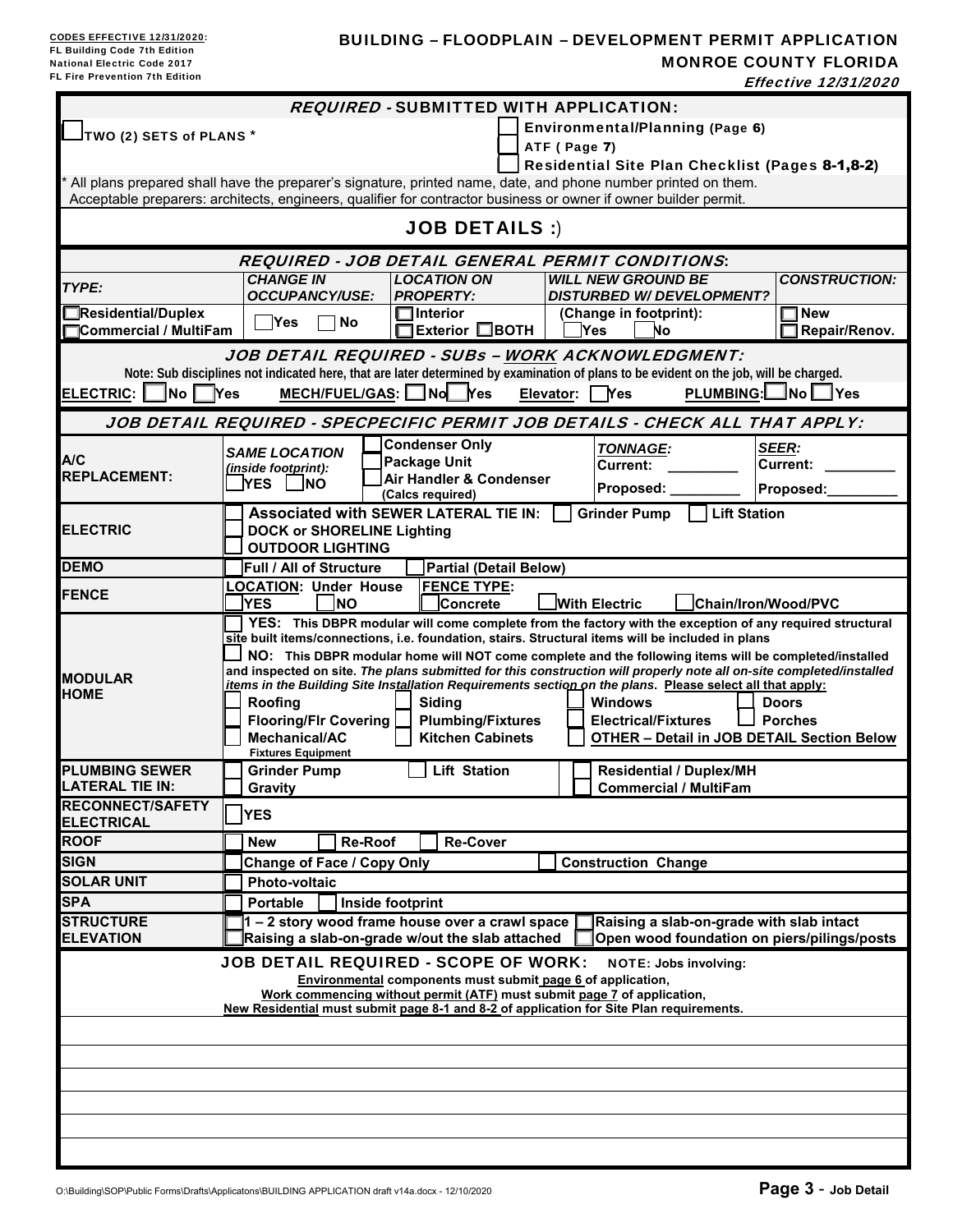# *WARNING TO OWNER*

YOUR FAILURE TO RECORD A NOTICE OF COMMENCEMENT MAY RESULT IN YOUR PAYING TWICE FOR IMPROVEMENTS TO YOUR PROPERTY. IF YOU INTEND TO OBTAIN FINANCING, CONSULT WITH YOUR LENDER OR AN ATTORNEY BEFORE RECORDING NOTICE OF COMMENCEMENT. (FL Building Code 105.8)

A certified copy of the recorded Notice of Commencement or a notarized statement from the owner of the property or the owner's authorized agent (including any contractor that has been authorized below) stating that a Notice of Commencement has been filed for recording to the Monroe County Clerk's Office for recording along with a copy of the Notice of Commencement submitted for recording, must be submitted to Building Department <u>and</u> posted on the job site **before** the first inspection. (FS 713.13(1)(a), 713.13(1)(d))

### **ASBESTOS AGREEMENT: (Initial If Applicable:**

As owner/contractor/agent of record for the construction applied for in this application, I agree that I will comply with the provisions of the Florida Statute 469.003 and to notify the DEP of my intent to demolish/remove a structure at the above address and remove asbestos, when applicable, in accordance with state and federal law.

### **SOLID WASTE ASSESSMENT:**

Upon completion of the project for which I have made application for a Building Permit, I must pay the pro-rated residential solid waste assessment, or show proof of commercial service with a franchised commercial collector prior to issued Certificate of Occupancy.

### **OUTSIDE LOCAL, STATE and FEDERAL AGENCIES:**

In addition to the requirements of this permit, there may be additional restrictions applicable to this property that may be found in the public records of this county, and there may be additional permits required from other governmental entities such as water management districts, state agencies or federal agencies."

# **OWNER'S/QUALIFIER'S AFFIDAVIT:**

- Application is hereby made to obtain a permit to do the work and installations as indicated.
- I certify that no work or installation has commenced prior to the issuance of a permit and that all work will be performed to meet the standards of all laws regulating construction in this jurisdiction.
- I understand that a separate permit (sub on a permit) must be secured for Electrical, Plumbing, Signs, A/C, etc. as appropriate.
- I hereby certify that all of the foregoing information is accurate and that all work will be done in compliance with all applicable laws regulating construction and zoning.
- I understand that notification from County regarding permit status is communicated via Email or Phone. If this information is not provided or updated with the County throughout the life of the permit, the County will not be able to provide notification service. Note: only numbers within United States can be contacted; no international phone numbers.
- The homeowner hereby expressly acknowledges and agrees that it is the responsibility of the homeowner to ensure all permits are closed following final inspections and failure to do so may likely interfere with homeowner's ability to sell the property identified in the permit.

**Qualifier** 

| Owner                                                                                                             | Qualifier                                                                                                      |
|-------------------------------------------------------------------------------------------------------------------|----------------------------------------------------------------------------------------------------------------|
| (print):                                                                                                          | (print):                                                                                                       |
| Signature:                                                                                                        | Signature:                                                                                                     |
| Date:                                                                                                             | Date:                                                                                                          |
|                                                                                                                   |                                                                                                                |
| The foregoing instrument was acknowledge before me by means                                                       | The foregoing instrument was acknowledge before me by means of                                                 |
| of $\Box$ physical presence or $\Box$ online notarization,                                                        | $\Box$ physical presence or $\Box$ online notarization,                                                        |
| this __________day of ___________, 20____                                                                         | this ___________day of ___________, 20_____                                                                    |
|                                                                                                                   |                                                                                                                |
| Type of Identification Produced: Type of Identification Produced:                                                 | Type of Identification Produced: Type of Identification Produced:                                              |
| <b>NOTARY</b>                                                                                                     | <b>NOTARY</b>                                                                                                  |
| Name:                                                                                                             | Name:                                                                                                          |
| NOTARY                                                                                                            | <b>NOTARY</b>                                                                                                  |
| Signature: with the set of the set of the set of the set of the set of the set of the set of the set of the set o | Signature: Signature and Signature and Signature and Signature and Signature and Signature and Signature and S |
| My Commission Expires on:                                                                                         | My Commission Expires on:                                                                                      |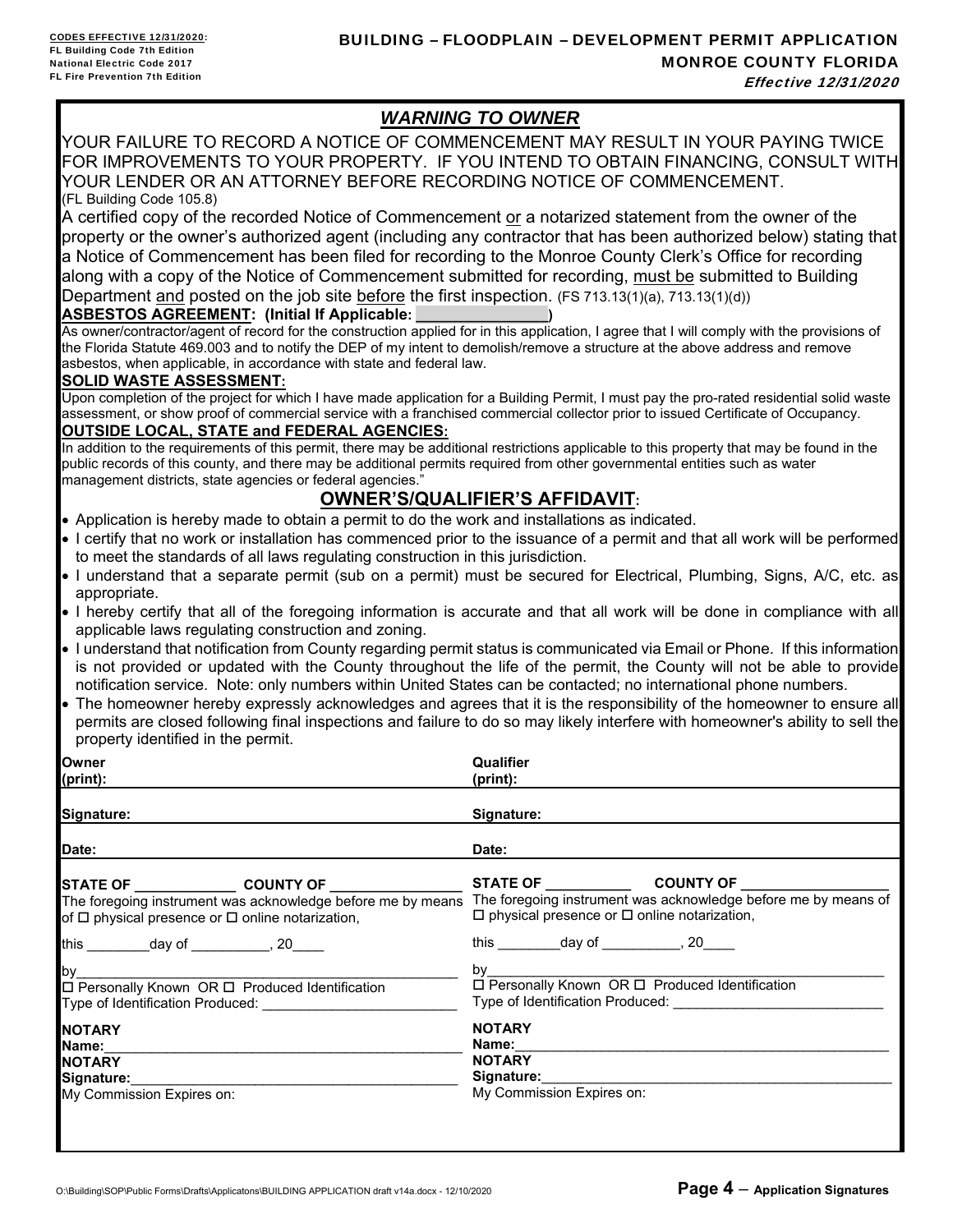

# *COASTAL FLOOD MAP CHANGE NOTICE FOR PERMIT APPLICANTS*

## **NEW FLOODPLAIN PRELIMINARY MAPS HAVE BEEN RELEASED**:

FEMA has issued new PRELIMINARY coastal flood maps which will eventually replace the current flood maps, which are based on 30+ year-old studies. Monroe County wants to ensure all permit applicants are aware of the potential for a change in flood risk for the property(s) on this permit as a result of this updated study. Consequently, Monroe County is requiring all permit applicants to sign a statement recognizing the issuance of these new PRELIMINARY coastal flood maps and the fact that these maps may indicate a future change to the required elevation of the building currently being permitted.

I, \_\_\_\_\_\_\_\_\_\_\_\_\_\_\_\_\_\_\_\_\_\_\_\_\_\_\_\_\_\_\_\_\_\_\_\_\_\_\_\_\_\_\_\_\_\_\_\_\_\_\_\_\_\_\_\_\_\_\_\_\_\_\_\_\_\_\_\_\_\_(*Owner Signature*),

understand and acknowledge that I have been informed about the upcoming release of the new PRELIMINARY coastal flood maps and that the permitting requirements may change based on the new coastal flood maps.

Date:

**Floodplain Information can be found online: > FEMA Flood Map Service Center (https://msc.fema.gov/portal) > Building Department Floodplain Management web page http://fl-monroecounty.civicplus.com/173/Floodplain-Management**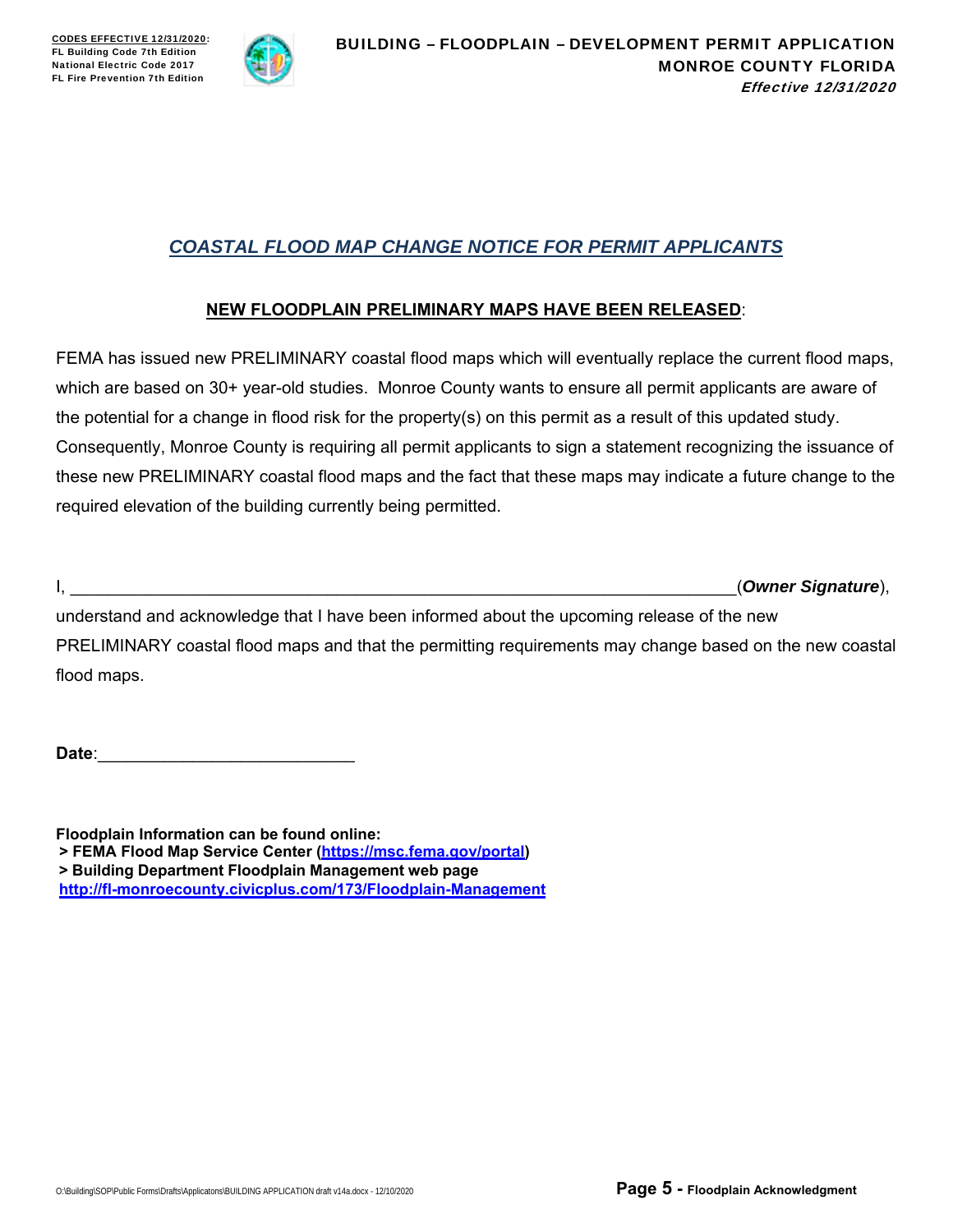

|                      |                                |                                                                                                                                                                                                                                |  |                                                                                                                   |                    |                       | Permit#:                                                                       |                                           |                          |
|----------------------|--------------------------------|--------------------------------------------------------------------------------------------------------------------------------------------------------------------------------------------------------------------------------|--|-------------------------------------------------------------------------------------------------------------------|--------------------|-----------------------|--------------------------------------------------------------------------------|-------------------------------------------|--------------------------|
|                      |                                |                                                                                                                                                                                                                                |  | <u>Environmental/Planning ~ Required Information</u>                                                              |                    |                       |                                                                                |                                           |                          |
|                      | <b>BLASTING *</b>              | CHECK JOB TYPE (*= Requires an Existing Conditions Report):<br><b>EXCAVATION *</b><br>TFILL *<br>Land Development Permit for Chickees by Miccosukee or Seminole Indians*                                                       |  | <b>BOAT DAVITS/ LIFTS CLEARING/GRUBBING *</b><br>$\n  RIPRAP\n$                                                   |                    | <b>RETAINING WALL</b> | $\blacksquare$ DOCK                                                            | <b>DREDGING</b><br>SEAWALL w/ or w/o DOCK |                          |
|                      |                                | <b>CHECK JOB TYPE - Does NOT Require an Existing Conditions Report:</b><br><b>LANDSCAPING</b>                                                                                                                                  |  | <b>TREE REMOVAL/TRIMMING</b>                                                                                      |                    |                       |                                                                                |                                           |                          |
|                      |                                | CHECK JOB TYPE (Field inspection may be required):<br>$\Box$ INVASIVE EXOTICS (Less than 10 stems)<br>If review determines otherwise Exotic or Hazard, additional fees will be added and due for payment upon permit issuance. |  |                                                                                                                   | $\Box$ HAZARDOUS   |                       |                                                                                |                                           |                          |
|                      |                                |                                                                                                                                                                                                                                |  |                                                                                                                   | <b>JOB DETAILS</b> |                       |                                                                                |                                           |                          |
|                      |                                | <b>Existing Conditions Report Submitted?</b><br><b>Mitigation Plan Submitted?</b><br><b>Barge work required?</b><br><b>Dewatering required?</b>                                                                                |  | <b>INO</b><br>$\mathsf{\lceil}$ YES $\mathsf{\rceil}$<br><b>YES</b><br>1NO<br>YES  <br>ΊNΟ.<br><b>YES</b><br>ΊNΟ. |                    | <b>Applicant</b>      | Construction debris will be removed by:<br><b>Specialty Contractor (Name):</b> |                                           |                          |
|                      |                                | List amount of material:                                                                                                                                                                                                       |  | <b>VOLUME</b><br>(in cubic yards):                                                                                |                    |                       | Waterward of M.H.W.                                                            | <b>MATERIAL</b>                           | <b>Landward of M.H.W</b> |
|                      |                                | <b>Excavated</b>                                                                                                                                                                                                               |  |                                                                                                                   |                    |                       |                                                                                |                                           |                          |
|                      |                                | <b>Dredged</b><br><b>Filled</b>                                                                                                                                                                                                |  |                                                                                                                   |                    |                       |                                                                                |                                           |                          |
|                      |                                | <b>Deposited</b>                                                                                                                                                                                                               |  |                                                                                                                   |                    |                       |                                                                                |                                           |                          |
|                      | <b>DETAILED SCOPE OF WORK:</b> |                                                                                                                                                                                                                                |  |                                                                                                                   |                    |                       |                                                                                |                                           |                          |
|                      |                                |                                                                                                                                                                                                                                |  |                                                                                                                   |                    |                       |                                                                                |                                           |                          |
|                      |                                |                                                                                                                                                                                                                                |  | <b>OTHER OUTSIDE AGENCY PERMITS/APPROVALS:</b>                                                                    |                    |                       |                                                                                |                                           |                          |
|                      | <b>ACOE Permit #</b>           |                                                                                                                                                                                                                                |  | <b>DEP Permit#</b>                                                                                                |                    |                       |                                                                                |                                           |                          |
|                      | <b>FWS Permit#</b>             |                                                                                                                                                                                                                                |  | Other:                                                                                                            |                    |                       |                                                                                |                                           |                          |
|                      |                                | <b>PLANNING – ROGO Energy and Water Conservation – CHECK (<math>\check{\phantom{1}}</math>) ALL THAT APPLY</b>                                                                                                                 |  | (Note - Points only for available for lands designated as Tier III)                                               |                    |                       |                                                                                |                                           |                          |
| Check $(\checkmark)$ |                                | To assist in the review of ROGO points, include requested point criteria on the site plan                                                                                                                                      |  |                                                                                                                   |                    |                       |                                                                                |                                           |                          |
|                      | $+3pts$                        | Proposes a dwelling unit designed according to and certified to the standards of a sustainable building rating or national model green<br>building code.                                                                       |  |                                                                                                                   |                    |                       |                                                                                |                                           |                          |
|                      | +1pt                           | Dwelling unit includes installation of a permanent concrete cistern with a minimum capacity of 1,000 gallons.                                                                                                                  |  |                                                                                                                   |                    |                       |                                                                                |                                           |                          |
|                      | $+2pts$                        | Dwelling unit includes the installation of a gray water reuse system, meeting the requirements of the Florida Building Code.                                                                                                   |  |                                                                                                                   |                    |                       |                                                                                |                                           |                          |
|                      | +1pt                           | Dwelling unit includes installation of a solar photovoltaic collection system, a minimum of 3KW in size or the equivalent in other<br>renewable energy systems.                                                                |  |                                                                                                                   |                    |                       |                                                                                |                                           |                          |
|                      | $+0.5pt$                       | Dwelling unit includes installation of one or both of the following technologies:<br>a. Ductless air conditioning system.<br>b. High efficiency chillers.                                                                      |  |                                                                                                                   |                    |                       |                                                                                |                                           |                          |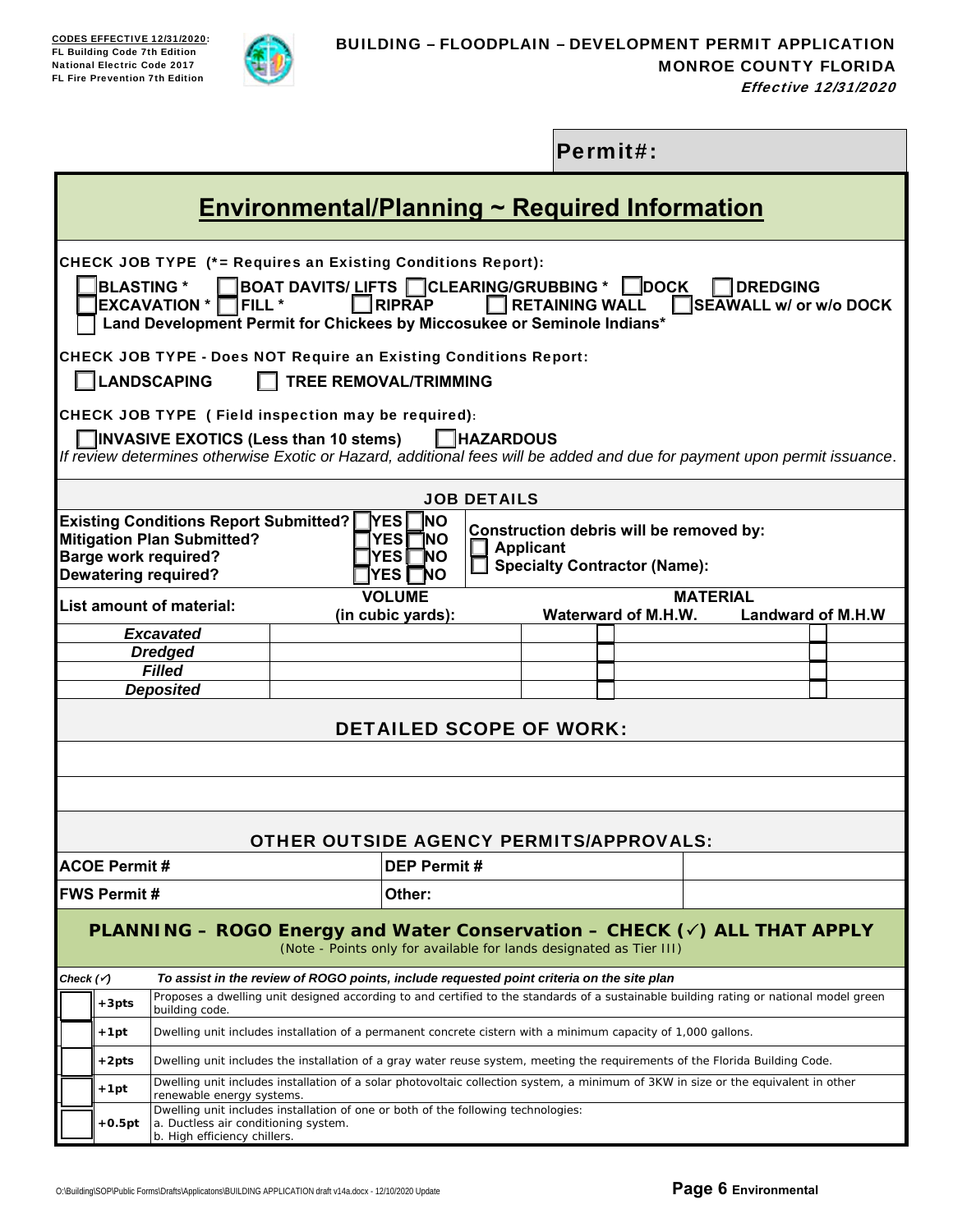

| <b>Work Commencing Before Permit Issuance (After the Fact "ATF")</b><br>Building Department Fees are One Hundred Percent (100%) penalty per MC Fee Schedule Resolution                                                                                                                                                                                                                                                                                                                                                                                                                                                                                                                                                                                                             |                                                                                                                         |                   |  |  |  |
|------------------------------------------------------------------------------------------------------------------------------------------------------------------------------------------------------------------------------------------------------------------------------------------------------------------------------------------------------------------------------------------------------------------------------------------------------------------------------------------------------------------------------------------------------------------------------------------------------------------------------------------------------------------------------------------------------------------------------------------------------------------------------------|-------------------------------------------------------------------------------------------------------------------------|-------------------|--|--|--|
| NOTE: If you are applying for an after the fact permit for work done that is subject to code compliance action (notice of<br>violation), keep in mind that including "other" work, under the same permit, could cause you to miss code compliance<br>deadlines and increase fines due.                                                                                                                                                                                                                                                                                                                                                                                                                                                                                             |                                                                                                                         |                   |  |  |  |
| The following information is required at the time of submittal of a Permit Application addressing After-The-Fact (ATF):<br>□ Completed Application: Pages 1 through 3, and Page 4 if applicable<br>□ Detailed scope of ATF work along with cost breakdown on this form, Page 5 of Permit Application<br>$\Box$ Acceptable proof of ownership, if current owner is not detailed on the Property Record Card<br>The following may be required by plans examiner(s) when reviewing the application:<br>Sealed "As-Built" plans designed to the current building code and wind speed, as well as other required<br>$\bullet$<br>documents based on the project.<br>Survey or site plan<br>Copy of Notice of Violation with Code Compliance case number<br><b>Elevation certificate</b> |                                                                                                                         |                   |  |  |  |
| Enter CODE Case to which Permit Application addresses: CE___                                                                                                                                                                                                                                                                                                                                                                                                                                                                                                                                                                                                                                                                                                                       |                                                                                                                         |                   |  |  |  |
| <b>Scope of Work for ATF Portion:</b>                                                                                                                                                                                                                                                                                                                                                                                                                                                                                                                                                                                                                                                                                                                                              |                                                                                                                         |                   |  |  |  |
|                                                                                                                                                                                                                                                                                                                                                                                                                                                                                                                                                                                                                                                                                                                                                                                    |                                                                                                                         |                   |  |  |  |
|                                                                                                                                                                                                                                                                                                                                                                                                                                                                                                                                                                                                                                                                                                                                                                                    |                                                                                                                         |                   |  |  |  |
| <b>TOTAL COST for Work Completed w/o Permit:</b>                                                                                                                                                                                                                                                                                                                                                                                                                                                                                                                                                                                                                                                                                                                                   |                                                                                                                         |                   |  |  |  |
| (Required for All ATF Applications) (6-110(a)(1)                                                                                                                                                                                                                                                                                                                                                                                                                                                                                                                                                                                                                                                                                                                                   | <b>TOTAL SO FT for FILL or CLEARED w/o Permit:</b><br>(Required If FILL or CLEARING Application Only) (6-110(a)(3)or(4) |                   |  |  |  |
| \$                                                                                                                                                                                                                                                                                                                                                                                                                                                                                                                                                                                                                                                                                                                                                                                 |                                                                                                                         |                   |  |  |  |
| <b>COST BREAKDOWN: Type of Work</b>                                                                                                                                                                                                                                                                                                                                                                                                                                                                                                                                                                                                                                                                                                                                                |                                                                                                                         |                   |  |  |  |
|                                                                                                                                                                                                                                                                                                                                                                                                                                                                                                                                                                                                                                                                                                                                                                                    | <b>MATERIAL COST</b>                                                                                                    | <b>LABOR COST</b> |  |  |  |
| <b>Exterior:</b>                                                                                                                                                                                                                                                                                                                                                                                                                                                                                                                                                                                                                                                                                                                                                                   |                                                                                                                         |                   |  |  |  |
| Carpentry                                                                                                                                                                                                                                                                                                                                                                                                                                                                                                                                                                                                                                                                                                                                                                          |                                                                                                                         |                   |  |  |  |
| Concrete Work                                                                                                                                                                                                                                                                                                                                                                                                                                                                                                                                                                                                                                                                                                                                                                      |                                                                                                                         |                   |  |  |  |
| Doors                                                                                                                                                                                                                                                                                                                                                                                                                                                                                                                                                                                                                                                                                                                                                                              |                                                                                                                         |                   |  |  |  |
| Electrical                                                                                                                                                                                                                                                                                                                                                                                                                                                                                                                                                                                                                                                                                                                                                                         |                                                                                                                         |                   |  |  |  |
| Mechanical                                                                                                                                                                                                                                                                                                                                                                                                                                                                                                                                                                                                                                                                                                                                                                         |                                                                                                                         |                   |  |  |  |
| Plumbing                                                                                                                                                                                                                                                                                                                                                                                                                                                                                                                                                                                                                                                                                                                                                                           |                                                                                                                         |                   |  |  |  |
| Trusses/Roofing                                                                                                                                                                                                                                                                                                                                                                                                                                                                                                                                                                                                                                                                                                                                                                    |                                                                                                                         |                   |  |  |  |
| Windows                                                                                                                                                                                                                                                                                                                                                                                                                                                                                                                                                                                                                                                                                                                                                                            |                                                                                                                         |                   |  |  |  |
| Interior:                                                                                                                                                                                                                                                                                                                                                                                                                                                                                                                                                                                                                                                                                                                                                                          |                                                                                                                         |                   |  |  |  |
| Carpentry                                                                                                                                                                                                                                                                                                                                                                                                                                                                                                                                                                                                                                                                                                                                                                          |                                                                                                                         |                   |  |  |  |
| Electrical                                                                                                                                                                                                                                                                                                                                                                                                                                                                                                                                                                                                                                                                                                                                                                         |                                                                                                                         |                   |  |  |  |
| Flooring                                                                                                                                                                                                                                                                                                                                                                                                                                                                                                                                                                                                                                                                                                                                                                           |                                                                                                                         |                   |  |  |  |
| Mechanical                                                                                                                                                                                                                                                                                                                                                                                                                                                                                                                                                                                                                                                                                                                                                                         |                                                                                                                         |                   |  |  |  |
| Plumbing                                                                                                                                                                                                                                                                                                                                                                                                                                                                                                                                                                                                                                                                                                                                                                           |                                                                                                                         |                   |  |  |  |
| Miscellaneous/Other:                                                                                                                                                                                                                                                                                                                                                                                                                                                                                                                                                                                                                                                                                                                                                               |                                                                                                                         |                   |  |  |  |
| <b>STAFF USE ONLY:</b><br>Plans Examining Staff Name Completing this information:                                                                                                                                                                                                                                                                                                                                                                                                                                                                                                                                                                                                                                                                                                  |                                                                                                                         |                   |  |  |  |
| # of Building PR Disciplines req'd for ATF review - Enter a number 0 thru 5: (Exam, Elec, Plumb, Mech, Flood, or none)                                                                                                                                                                                                                                                                                                                                                                                                                                                                                                                                                                                                                                                             |                                                                                                                         |                   |  |  |  |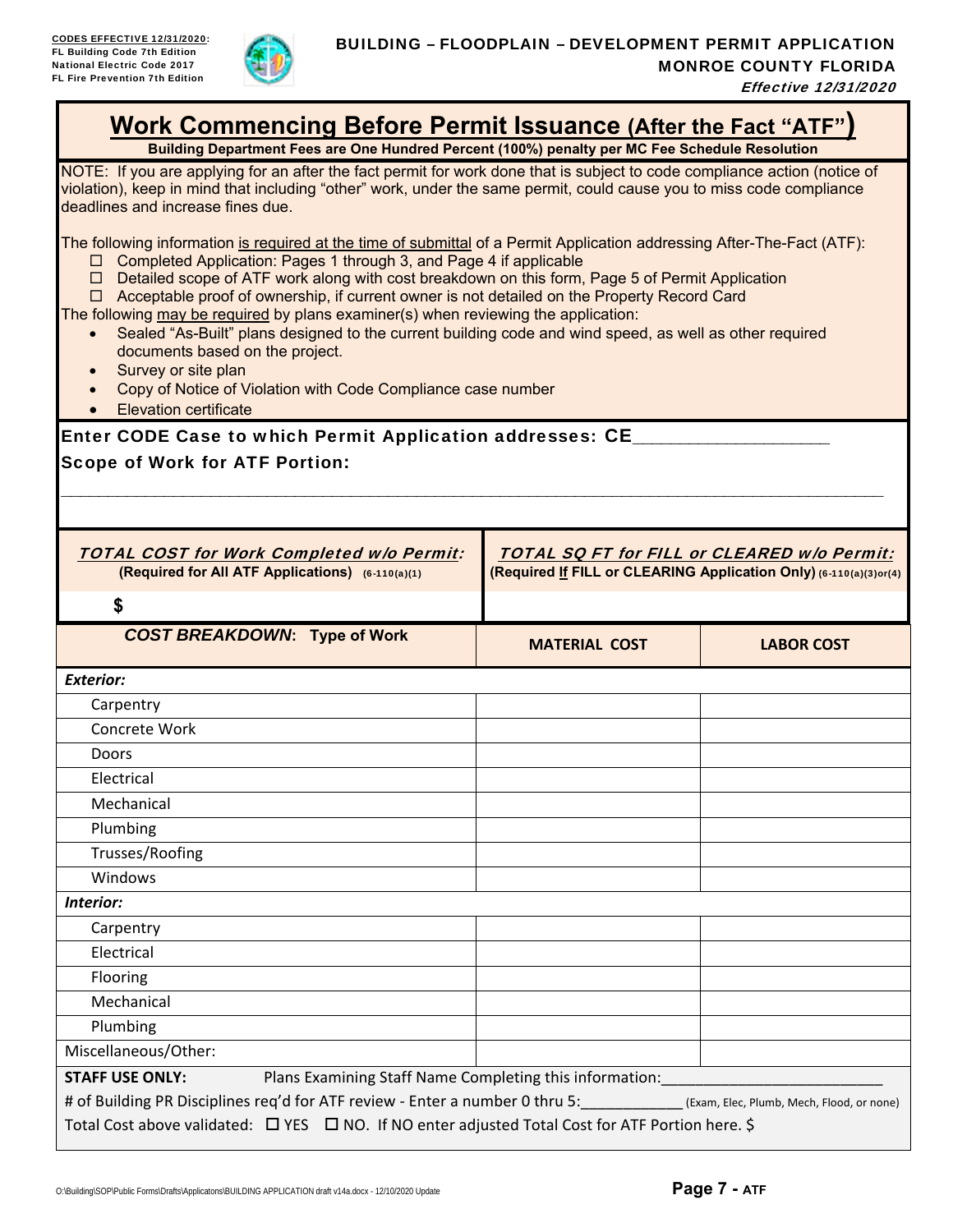

Permit#:

RE#/Parcel#:

Date:\_\_\_\_\_\_\_\_\_\_\_\_\_\_\_\_\_\_\_\_\_\_Staff:\_\_\_\_\_\_\_\_\_\_\_\_

# **Site Plan Requirements Checklist: Residential**

**This form must accompany site plan submissions. Any revised submissions must also have the original marked Site Plan Submission Requirements checklist attached. (Effective 10/1/14)**

# **AT THE TIME OF PERMIT APPLICATION SUBMISSION**

Site Plans submitted with building permit application will be accepted for compliance review (per MC Sect **138-25(c)(3)) IF**:

> **A.** Survey dated 12 months or less if conditions (i.e. structures, flood zone, easement, deed restrictions, etc.) have not changed.

*Permit Types:*

*Addition‐Residential FEMA Funded Residence Mobile Home Mobile Home‐ Affordable Mobile Home‐ Replacement Single Family: ‐Afford to Market Rate ‐Afford Fee Exempt ‐Afford Inclusionary ‐Affordable Housing ‐Conventional ‐Employee Housing ‐From Guest House ‐From MH ‐Modest Housing ‐Modular ‐Replace* 

- If survey is older than 12 months, please initial this acknowledgement statement:
- *\_\_\_\_\_I have submitted a survey that is older than 12 months and confirm that structural, flood, easement, and other nonstructural related attributes have not changed since the date of the survey attached. I understand if it is determined upon review that there have been changes I must provide a new survey for this permit application within a timely matter to prevent the application from expiring.*
- **B.** The site plan shall be prepared and sealed when required by law by a professional architect or engineer.
	- **C.** Plans drawn to a scale of one inch equals ten (1"=10') or twenty (1"=20') feet unless another working scale is approved in advance of submittal by the Building Official/Planning Director. *Please try to use hatching or clouding instead of color legends to distinguish areas*

## **At a minimum, drawn to depict the following on the Site Plan, as impacted by development**:

- **D.** Title indicating property address (if available), real estate (RE) #, legal description, date, revision date(s) if applicable, north arrow and graphic scale;
- **E.** Boundary lines of site, and, if applicable, interior property lines transecting the site and mean high-water lines (shown in accordance with Florida Statutes); all attributes from boundary survey;
	- **F.** Locations and dimensions of all existing and proposed structures, including paved areas, the need for parking spaces and clear site triangles;
- **G.** Setback and Flood Zone lines as required by the Land Development Code;
- **H.** The location of existing public utilities, including location of the closest available water supply system or collection lines and the closest available wastewater collection system or collection lines (or on-site system proposed to meet required County and State wastewater treatment standards); Location of fire hydrants or fire wells;
	- **I.** Outside Agency Approval Stamp on site plans as appropriate;
- **\_\_\_J.** A table providing:
	- □ Future Land Use Map (FLUM), Land Use District (Zoning), and Tier designation;
	- $\Box$  Flood zones pursuant to the Flood Insurance Rate Map panel number

**As reasonably required, if deemed necessary to complete a full review of the application, the planning director may request additional information or coordination letters from other agencies.** 

**Effective 10/1/14**  $\checkmark$  = Accepted for review **N/A**= Not Required  $*$  = Required